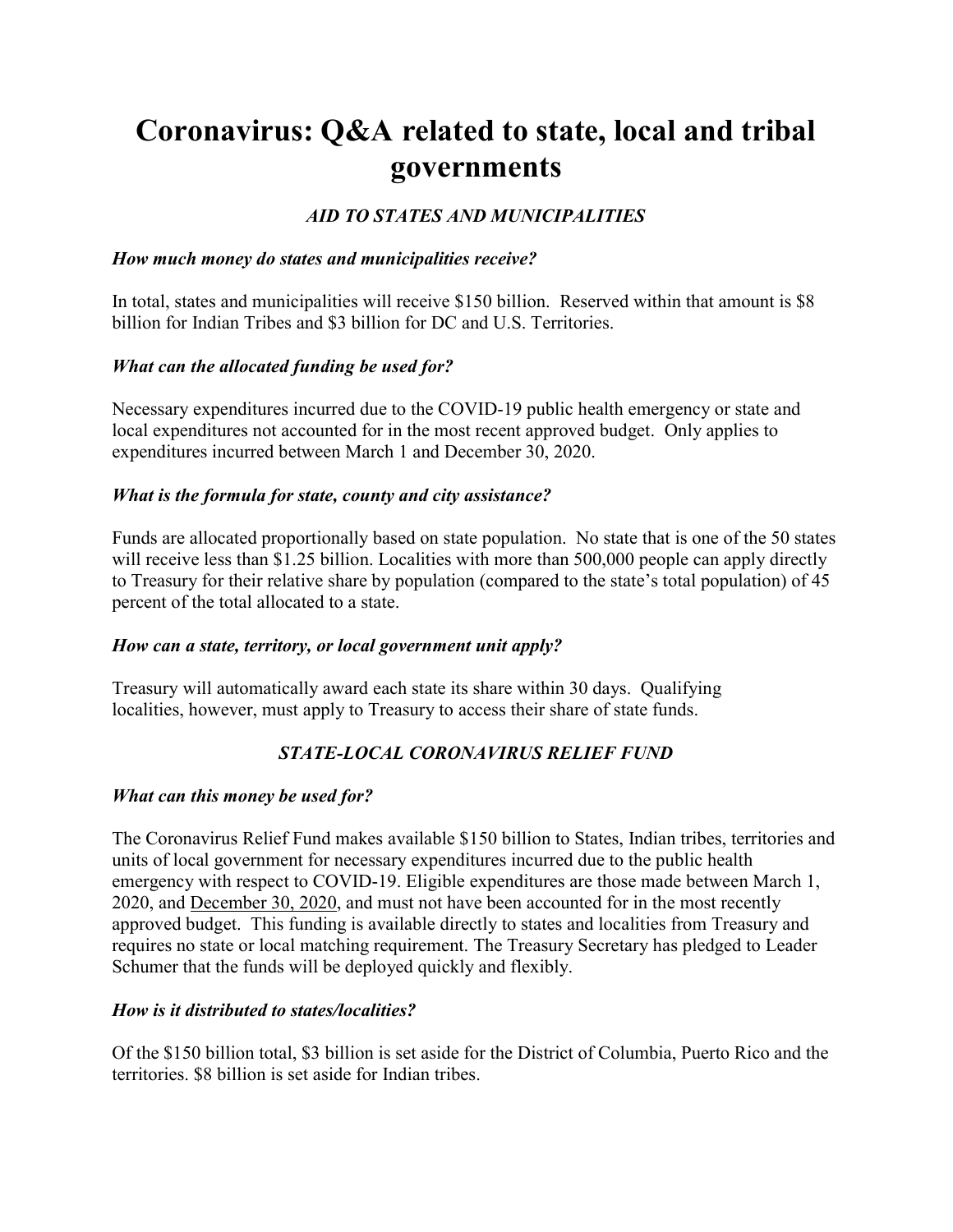Out of the funding available to the 50 states, payments to states are allotted proportionally based on their share of the U.S. population according to the latest annual data from the Bureau of the Census. States are guaranteed a minimum payment of \$1.25 billion.

Out of each state's share of funding, up to 45 percent is set aside for units of local government to apply for directly to the Secretary of the Treasury. Units of local government larger than 500,000 persons can receive this funding, and a locality's share will be equal to its share of the state population multiplied by the 45% set aside for local governments. Any funding remaining once eligible localities have applied is awarded to the State.

## Why cannot smaller localities apply for this funding?

Treasury explained that because localities can apply directly to the Secretary, it would not be feasible administratively to have all local units of government of any size to directly access this funding. Localities of any size can still work with their State governments to access funding.

# TERRITORIES AND FREELY ASSOCIATED STATES

## Are the territories eligible for aid in this package?

Yes, Puerto Rico, U.S. Virgin Islands, Guam, the Northern Mariana Islands, American Samoa are eligible for the new Pandemic Unemployment Assistance program, which benefits individuals who do not qualify for regular unemployment compensation and are unable to work because of the COVID-19 public health emergency. All territories are also eligible for the individual rebates. In addition, nutrition assistance is available through the existing supplemental nutrition assistance program (SNAP) for the U.S. Virgin Islands and Guam and through additional funding made available to Puerto Rico, the Northern Mariana Islands and America Samoa to ensure individuals and families receive the food they need.

## Are the freely associated states eligible for aid in this package?

Yes, the Republic of Palau, the Federated States of Micronesia and the Republic of the Marshall Islands are eligible for the new Pandemic Unemployment Assistance program, which benefits individuals who do not qualify for regular unemployment compensation and are unable to work because of the COVID-19 public health emergency.

# **WORKFORCE**

#### I serve on a Workforce Development Board and I am concerned about the ability of our American Job Centers to provide career and employment services remotely. What can be done to assist?

The CARES Act allows for workforce funds to be shifted to areas of need so that local boards are able to address immediate challenges, such as moving services offered by American Job Centers online.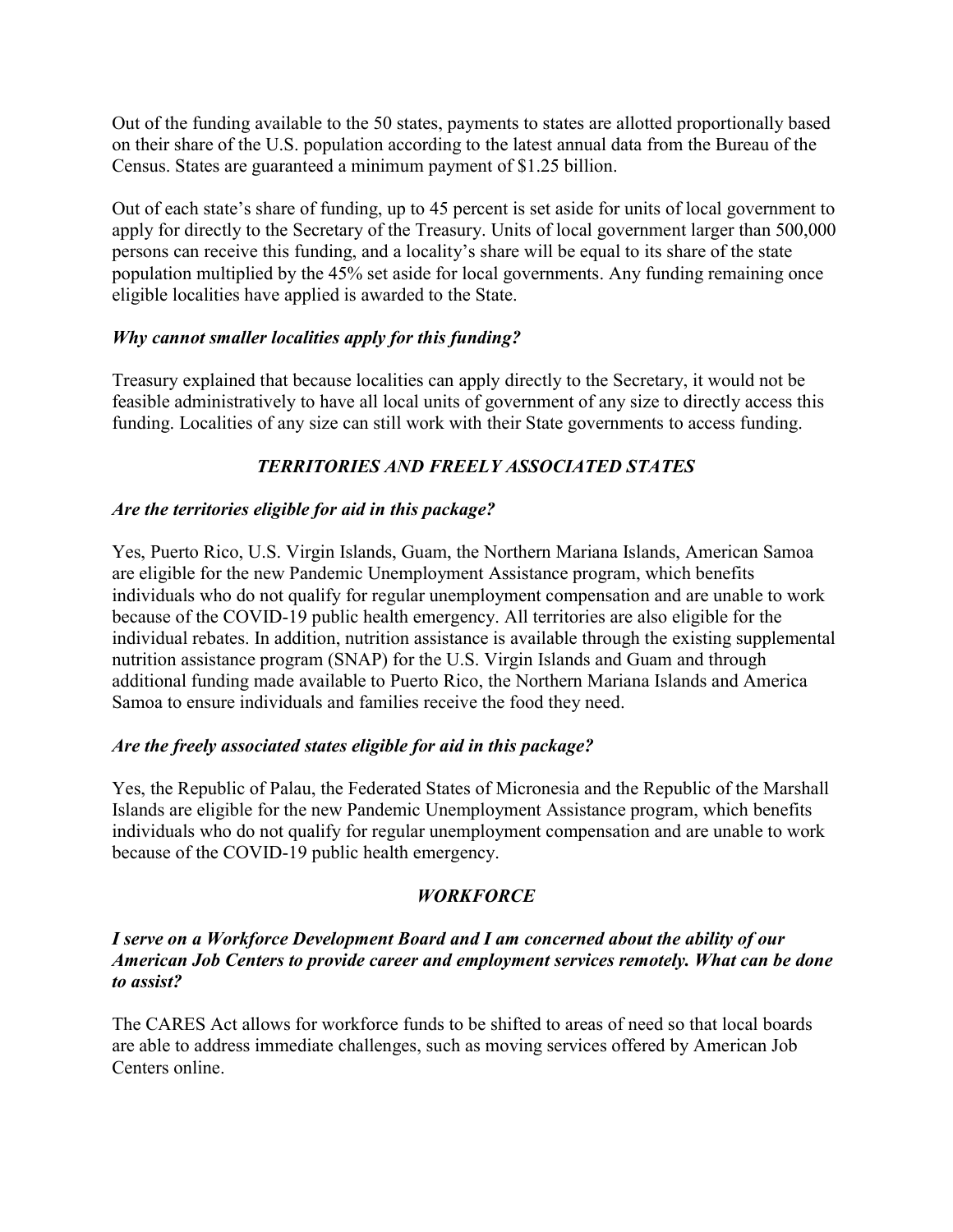## TRIBES, TRIBAL ORGANIZATIONS, AND TRIBAL ENTERPRISES

## How can Tribes apply for the Coronavirus Relief fund? Are there limitations?

Once enacted, the Treasury Secretary will consult with the Interior Secretary and Tribes to develop the specific method for applying for and distributing the \$8 billion reserved for Indian Tribes and Tribal enterprises in the Coronavirus Relief Fund. The CARES Act specifies that the Secretary can only provide funding to cover additional expenditures incurred by Tribes or Tribal enterprises in 2020 compared to expenses incurred in 2019. Tribes should be able to work with the Secretaries of Treasury and the Interior to help determine how this calculation is made.

## How will the \$2+ billion emergency supplemental funding for federal Indian programs be distributed? Will it be competitive?

Distribution will be conducted on a case-by-case basis for each federal Department. Some Departments may opt to utilize existing funding streams, but Congress's intent is that all Departments engage in direct consultation with Tribes on how to distribute these emergency supplemental funds. Congress will also conduct strong oversight to ensure the distribution process for CARES Act funds will be smoother and more efficient than Tribes and urban Indian health centers reportedly experienced under previous COVID-19 packages.

## My Tribal government closed its businesses due to the virus. What relief is available to recoup employee salaries and other expenses?

Tribal business concerns are eligible for increased government loan guarantees under the Small Business Act Section 7(a) Paycheck Protection Program, which will provide 100% federal loan guarantees up to \$10 million to cover costs like employee salaries, paid sick leave/medical leave, mortgages/rents, and health insurance premiums.

## Instead of paying traditional unemployment insurance premiums, my Tribe/Tribal business opts to pay a dollar-for-dollar reimbursement to State unemployment programs for any unemployment costs incurred by former Tribal employees. Will my Tribe/Tribal business be eligible for the CARES Act unemployment insurance reimbursements?

Yes. Through the Emergency Unemployment Relief for Governmental Entities and Nonprofit Organizations provision, the CARES Act reduces the amount Indian Tribes and their Triballyowned business entities are required to reimburse states for benefits paid to their workers who claim unemployment insurance by 50 percent through December 31, 2020. Tribes and Tribal businesses that incur additional unemployment insurance costs in 2020 are also eligible to make a claim for reimbursement through the Tribal Coronavirus Relief Fund.

Are all Bureau of Indian Education schools, including Tribally operated 638 contract and 297 grant schools, eligible to receive waivers for federal education law requirements that will be difficult/impossible to comply with due to COVID-19 related school closures (e.g., annual testing and reporting requirements)?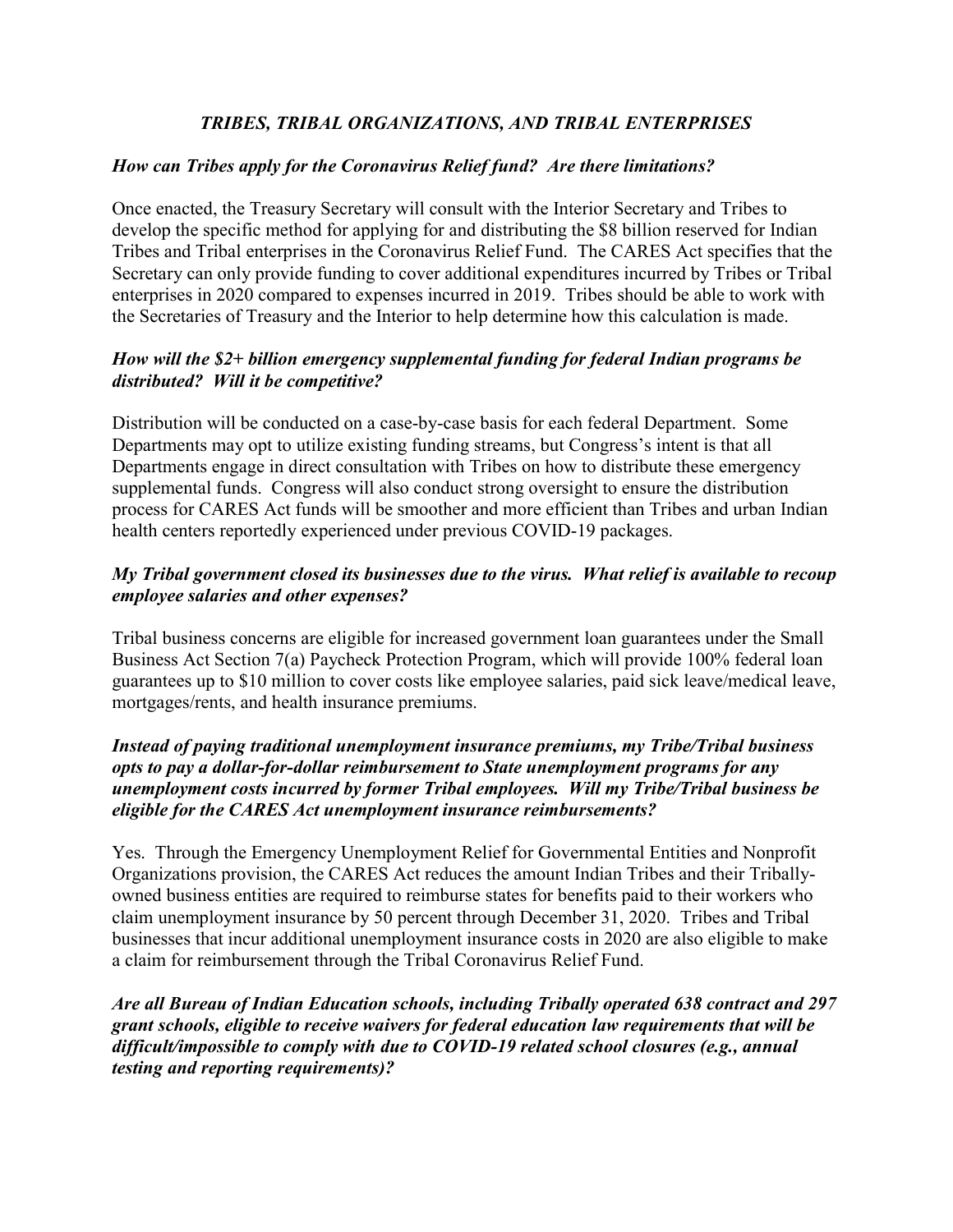The CARES Act gives the Department of Education the authority to grant BIE schools and Indian Tribes waivers of certain federal education laws under Elementary and Secondary Education Act (ESEA), the Individuals with Disabilities Act (IDEA), and the Higher Education Act (HEA). To ensure all students' rights are protected while schools have the flexibilities they need under the COVID-19 crisis, Congress authorized these waivers to cover a range of topics (e.g., annual testing, reporting, and annual funding use limitations) but prohibited universal exemptions for all federal education laws. As such, Tribes are encouraged to check Department of Education websites and communications over the coming days for specific lists of federal statutory provisions that are eligible for waivers. To design the application process for waivers under this authority, the Secretary of Education will create a streamlined waiver applications process for this academic year only.

#### The IHS health clinics serving my Tribe are dangerously low on personal protective equipment and other medical supplies. Does the CARES Act provide any resources to help us make sure our health workers have the supplies they need?

Yes. The CARES Act will provide Indian Tribes and the IHS with \$15 million in emergency supplemental funding through the Public Health and Social Service Emergency Fund to purchase personal protective equipment (PPE) and other medical supplies. Additionally, the CARES Act provides the IHS with over \$1 billion in flexible emergency supplemental funding that can be used for procurement of PPE and other medical supplies, including health IT for public health data surveillance. IHS will work with Tribes and urban Indian health centers over the coming days to determine how these funds will be distributed.

## Many of my Tribal Members enrolled in school are being asked to complete class work online, but Internet access is very limited on my reservation and many families can't afford the computer equipment needed for online distance learning. Are there resources to help address this learning gap for Native students?

The CARES Act includes \$25 million for Distance Learning and Telemedicine (DLT) Program, administered by the Rural Utility Service. Funding goes toward initial capital assets for equipment (e.g., video conferencing equipment, computers) that operate via telecommunications to rural end-users of telemedicine and distance learning. Broadband facilities (if owned by the applicant) are also eligible. Federally recognized tribes are eligible to apply for DLT grants. Approved purposes can be found at 7 CFR part 1734.31, which can be found here.

The CARES Act also includes \$100 million for the Re-connect program (Broadband Loan and Grant Program), which offers loans and grants to build infrastructure and install equipment that provides modern, reliable, high-speed Internet service in rural America. The ReConnect program offers three products: 100% Loans, 50% Loan-50% Grant combinations, and 100% Grants. To be eligible, at least 90% of the households to be served by a project receiving a loan or grant under the pilot program must be in a rural area without sufficient access to fixed broadband at a minimum speed of 10 Mbps/1 Mbps. Wireless and satellite is not eligible. Additional information about the Re-connect program can be found here.